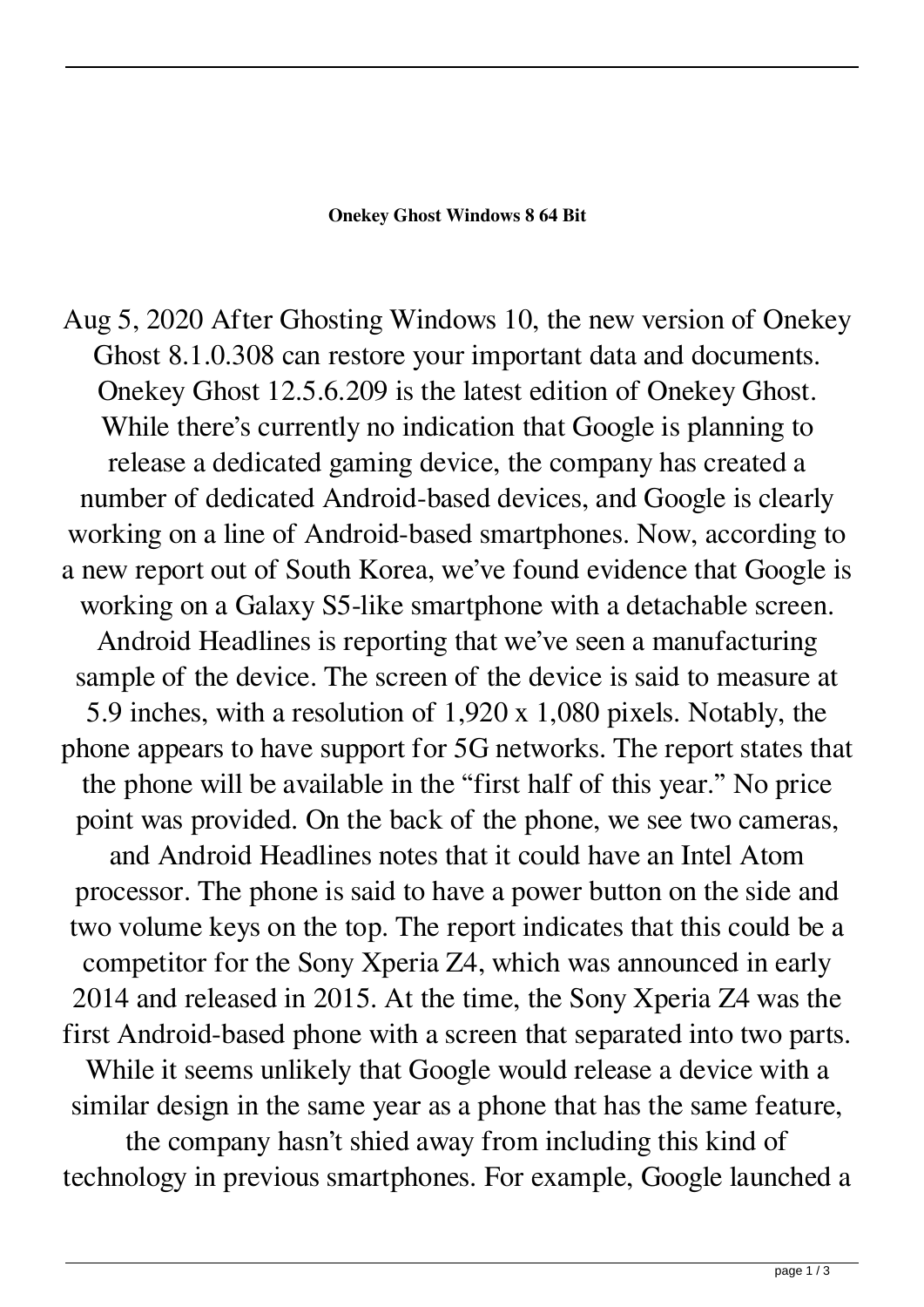pair of devices with dual screens back in 2013. The Nexus 9, released in 2014, has the same basic concept as the Sony Xperia Z4. In fact, that device was announced at the same event as the Xperia Z4. There have also been reports that Google will launch two upcoming Nexus smartphones with dual-screen designs.Q: How to let supervisor to queue all failed promises I'm using AngularJS with Angular promise to get data from server. Because the server is very slow, I set promise.promiseTimeout to 10 seconds, like this: this.data

**[Download](http://evacdir.com/insulations/maoi/palmistry/topsail/ZG93bmxvYWR8VUExTW0wNWVIeDhNVFkxTWpjME1EZzJObng4TWpVM05IeDhLRTBwSUhKbFlXUXRZbXh2WnlCYlJtRnpkQ0JIUlU1ZA/b25la2V5IGdob3N0IHdpbmRvd3MgOCA2NCBiaXQb25/?taecher=recollection)**